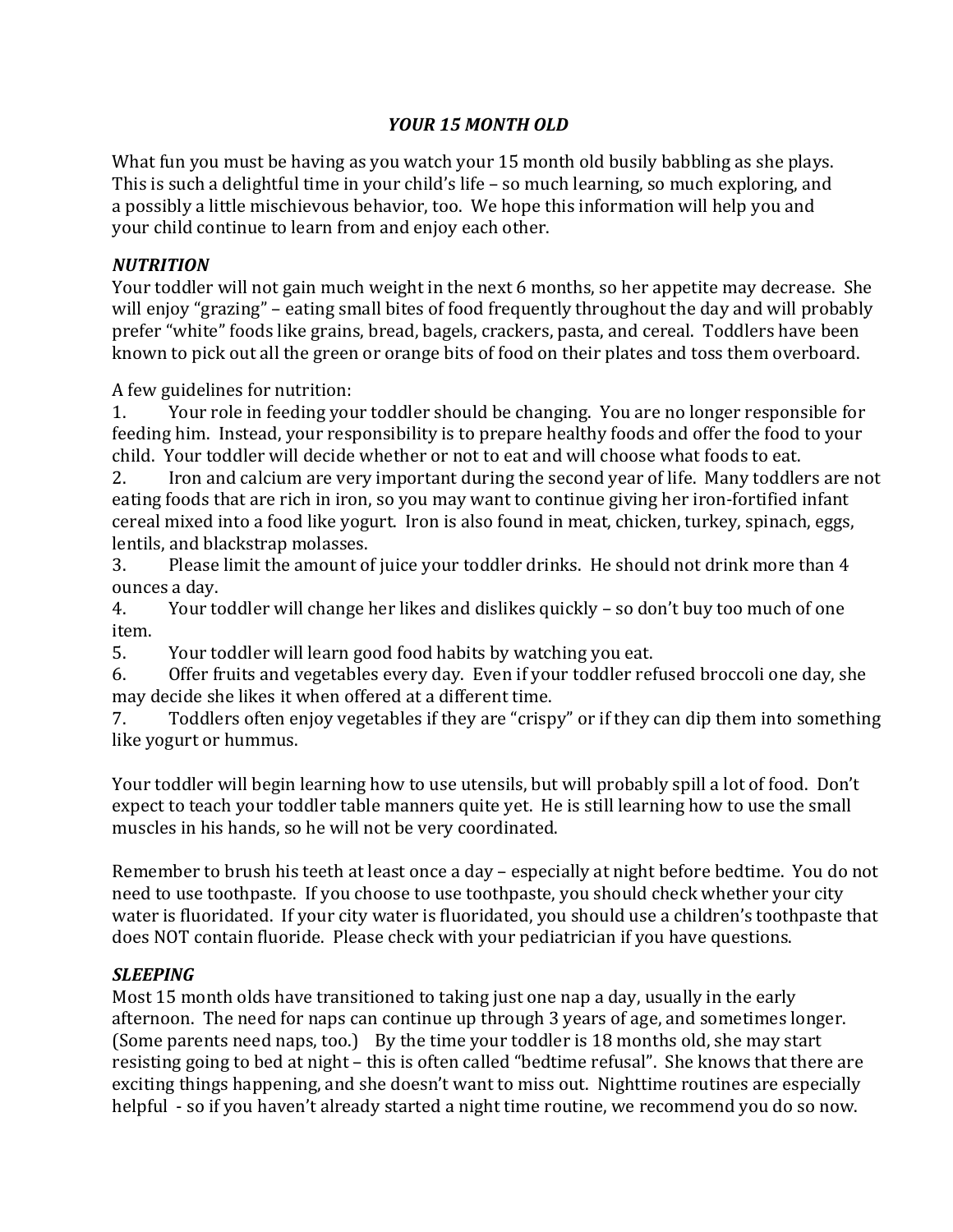The routine doesn't have to be very long – a soothing song, a few stories, a bath, or a massage. Your routine helps calm your toddler after a busy day and reminds her that it is time for bed.

# *Transition objects*

You may also find it helpful to encourage your toddler to have a "transition object". A transition object helps your toddler go from one situation to another and provides some emotional stability for your child. You can introduce a soft stuffed animal, a toy, a small blanket. Some toddlers have already latched on to a special object, but sometimes parents are reluctant to encourage this attachment. We think you should encourage your child's use of a transition object as it may help, not just with sleep, but with other transitions such as saying goodbye at day care. If your child uses a pacifier as her transition object, please encourage her to limit its use to naptime, nighttime, and new or stressful situations. Most of the day when she is awake, it is better to have her "pacifier free" so she is more likely to use words to communicate with you.

### *SAFETY*

Many toddlers are now climbing, so they are able to reach new places in your home that may be dangerous. Toddlers have been known to climb up bookcases, television stands, aquariums, and any other household object you can imagine. All of these should now be bolted to a wall to avoid toppling over and injuring your toddler. Go back through your home and look at eye level to see what new dangers may face your toddler – then take the time to remedy the situation. Just some things to consider:

-Sharp knives, scissors, matches in drawers that your toddler can now reach need to be moved

-Toiletries, especially mouth wash, nail polish remover, and medications need to be placed out of reach

-House plants that are poisonous need to be placed higher or eliminated

-Doors to the outside may need a lock that is higher so toddler cannot get outside unsupervised

#### *DEVELOPMENT*

*Muscles* – Most toddlers are walking by now, but some children wait until closer to 18 months to take their first steps. If your child is not walking by 18 months, please talk with your pediatrician. Even if not walking, toddlers are on the move! Your home needs to be "baby proofed" as you cannot keep your eye on your child at all times any more.

*Language* – Toddlers are certainly showing you what they want and may also be telling you with words. Your child should have  $8 - 10$  words by 18 months  $-$  and if he doesn't, please talk with your pediatrician. By 15 months, your child should be doing all the following:

- showing you she hears and sees well
- pointing to make his needs known
- responding to her name
- understanding most of what you say to him
- -following a one step command without you pointing "Give me your shoes"

-beginning to play with toys in an imaginative way – talking on the telephone, making cars go "zoom" on the floor, feeding a doll

If your child is not doing all of these, please talk with your pediatrician.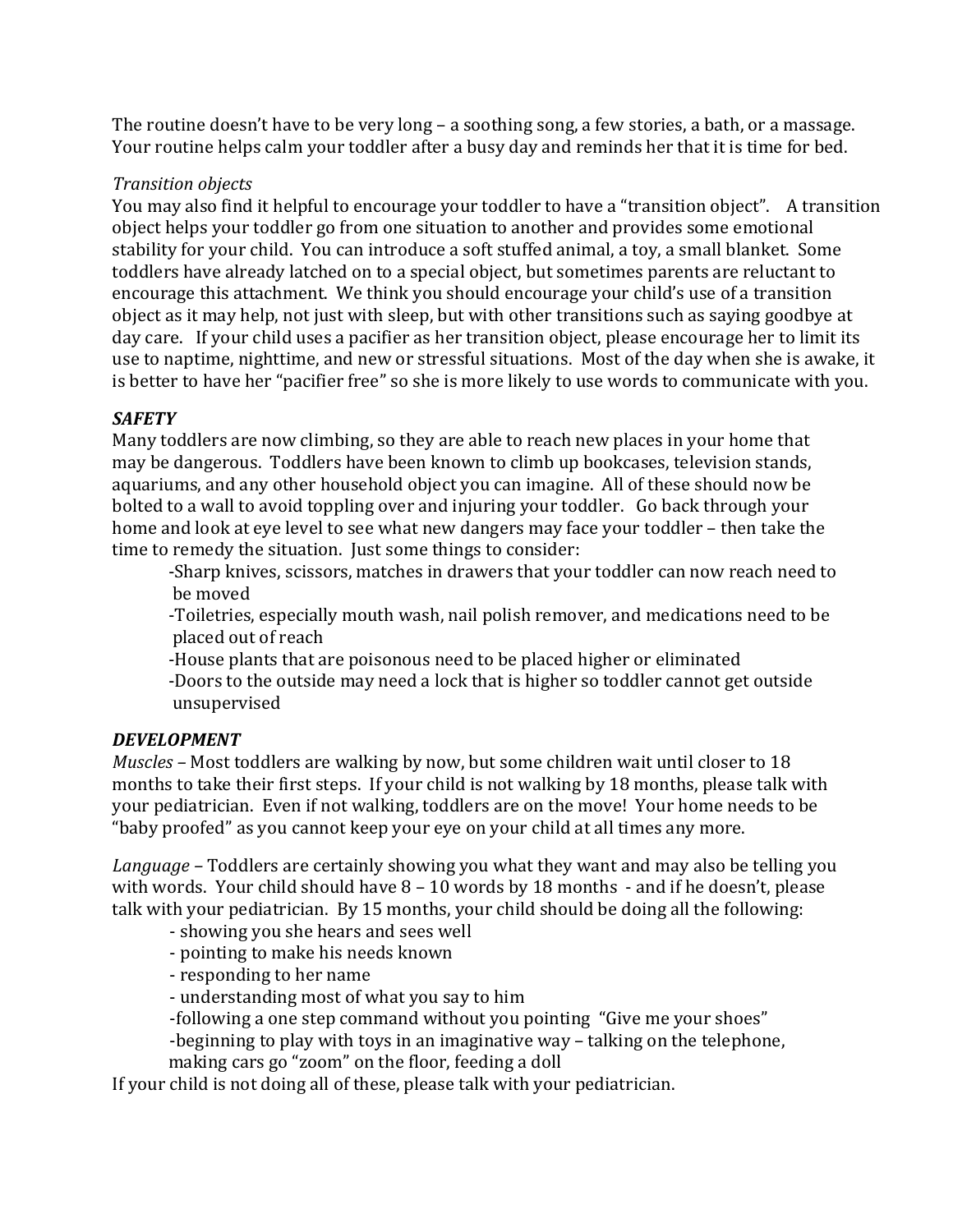# *PARENTING*

15 month olds are so much fun since they are understanding what you say, can communicate with you, and are learning how to be independent. They know how to make you laugh and respond to them, and they can be cute and mischievous. But rapidly they can change to defiant, screaming toddlers who cannot decide what they want. This quick transition in emotions is absolutely normal and does not indicate any problem in development. It is easy to understand these emotional shifts, if you remember they are learning so much and figuring out how to operate in our world, while having limited language skills.

### *TEACHING TOOLS*

There are many different teaching tools that you can use at this age.

- 1. Praising behavior that is acceptable. "I appreciate seeing how you cleaned up your toys."
- 2. Offering choices. "Would you like the cheese or the peanut butter sandwich?"
- 3. Distraction. Offering other options that will capture her attention
- 4. Practicing appropriate behavior when your child is in a good mood. "Let's practice how to touch the baby with a soft, slow touch."
- 5. Giving information. "Instead of whining, use your quiet voice."
- 6. Ignoring your child. When he whines again, remind him to use his quiet voice. Then walk away. If he changes his tone of voice and stops whining, immediately pay attention to him. He will learn that whining will not bring him your attention.
- 7. Changing your tone of voice. Children pay more attention to your facial expressions and your tone of voice than they pay to your words. If you want your child to stop a behavior, make sure your face and tone of voice show you are serious. Don't smile when telling your child to stop a behavior. That will confuse her.
- 8. Don't ask a question if you are really telling your child what to do. Don't say, "Shall we leave the park now?" if you really are saying it is time to leave. Asking a question means the child can answer with "no".
- 9. Give the child an advance notice of a change. "In 5 minutes we will need to leave the park." This lets your child know that her activity will be ending – even though she doesn't understand the concept of 5 minutes.
- 10. Express emotions. Since your toddler probably cannot say the words, express your child's emotions for him. "I know you are disappointed we have to leave the park." "I see how frustrated vou are." Your child will often respond positively when he knows you understand what he is feeling. This is also good teaching so he will learn to express his emotions later on.
- 11. A very important teaching tool that you can start soon is "Time Out". This is the only teaching tool that will allow your child to learn how to develop selfcontrol. Please see the Time Out handout on "Prescriptions for Parents" for more information.

*We hope these ideas will help you fill your "teaching tool kit". As your child learns what is* appropriate behavior, you will see that she is happier – and you can enjoy each other even *more.*